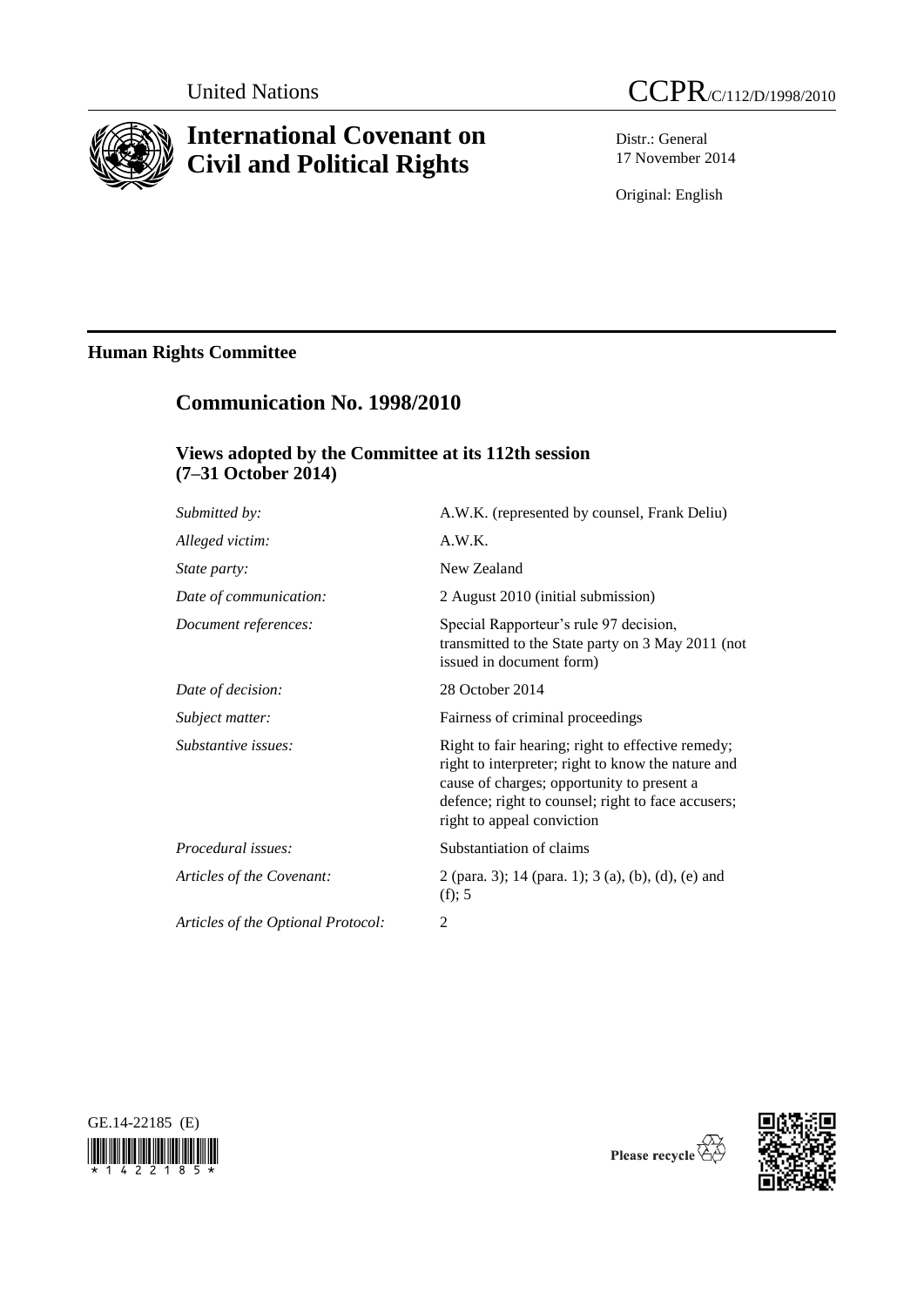## **Annex**

# **Decision of the Human Rights Committee under the Optional Protocol to the International Covenant on Civil and Political Rights (112th session)**

concerning

## **Communication No. 1998/2010**\*

| <i>Submitted by:</i>   | A.W.K. (represented by counsel, Frank Deliu) |
|------------------------|----------------------------------------------|
| Alleged victim:        | A.W.K.                                       |
| <i>State party:</i>    | New Zealand                                  |
| Date of communication: | 2 August 2010 (initial submission)           |

*The Human Rights Committee*, established under article 28 of the International Covenant on Civil and Political Rights,

*Meeting* on 28 October 2014,

*Adopts* the following:

## **Decision on admissibility**

1.1 The author of the complaint, dated 2 August 2010, is A.W.K., a national of New Zealand. He claims to be a victim of violations by New Zealand of his rights under article 2, paragraph 3, read alone; and article 14, paragraphs 1, 3 and 5, of the International Covenant on Civil and Political Rights, with regard to procedural aspects of his trial and the appeals he filed against his criminal conviction for importing methamphetamine drugs and possessing them for supply purposes.<sup>1</sup> The author is represented by counsel, Frank Deliu.

1.2 On 26 April 2012, the Committee, acting through the Special Rapporteur on new communications and interim measures, granted the request of the State party to separate the consideration of the admissibility of the communication from the consideration of its merits. On 8 June 2012, pursuant to rule 92 of its rules of procedure, the Committee, acting through the same special rapporteur, denied the author's request for interim measures, namely, for the State party to release him on bail from prison. The author remains incarcerated in New Zealand.

<sup>\*</sup> The following members of the Committee participated in the consideration of the present communication: Yadh Ben Achour, Lazhari Bouzid, Christine Chanet, Ahmed Amin Fathalla, Cornelis Flinterman, Yuji Iwasawa, Walter Kälin, Zonke Zanele Majodina, Gerald L. Neuman, Sir Nigel Rodley, Victor Manuel Rodríguez-Rescia, Fabián Omar Salvioli, Dheerujlall Seetulsingh, Anja Seibert-Fohr, Yuval Shany, Konstantine Vardzelashvili, Margo Waterval and Andrei Paul Zlătescu.

<sup>&</sup>lt;sup>1</sup> The Optional Protocol to the International Covenant on Civil and Political Rights entered into force for New Zealand on 26 August 1989.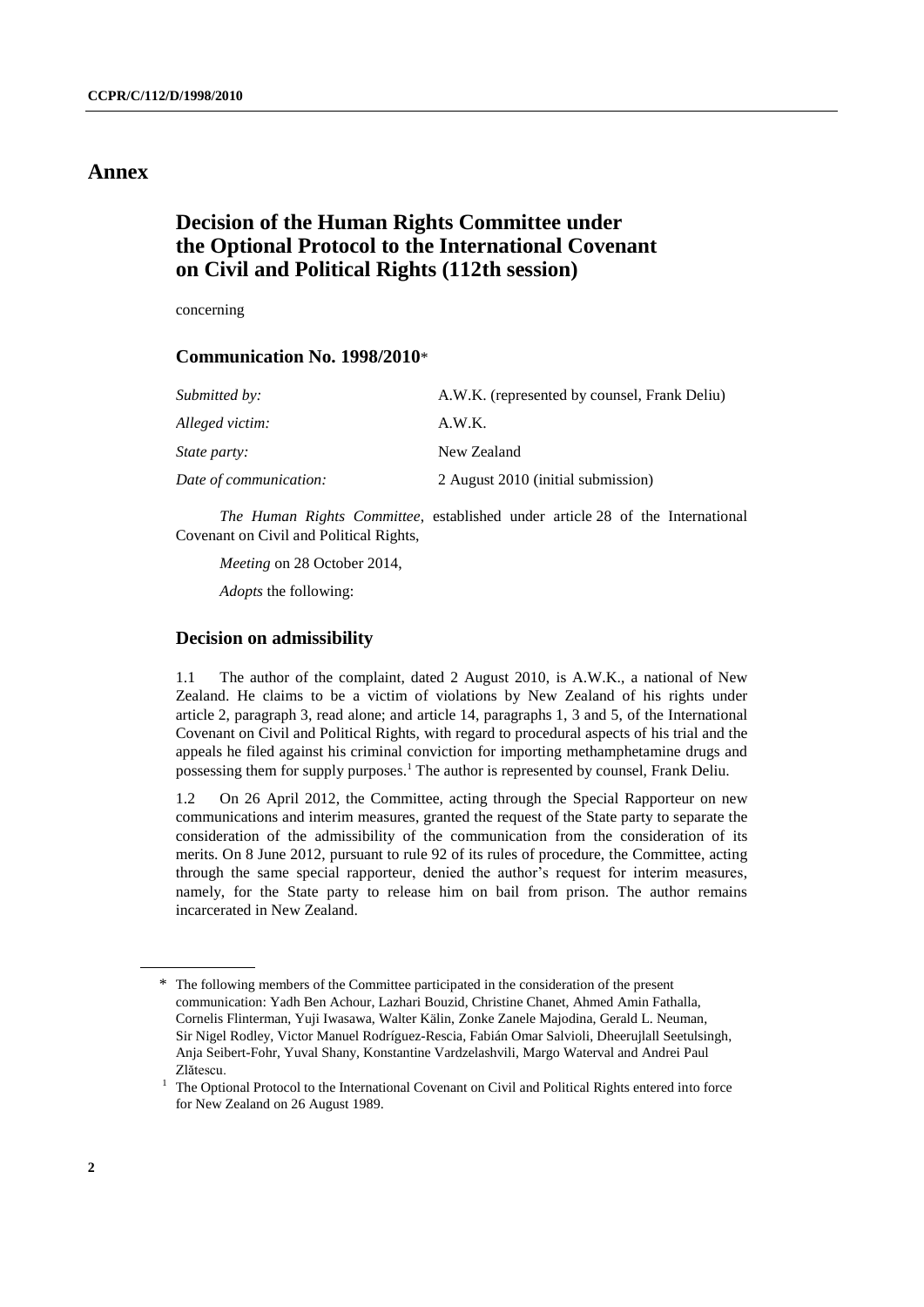#### **Factual background**

2.1 On 16 June 2006, the author was convicted of having imported and possessed methamphetamine drugs in July 2004.<sup>2</sup> On 8 September 2006, he was sentenced to 17 years of imprisonment for those offences.<sup>3</sup> On 14 April 2008, the Supreme Court granted his appeal and ordered a retrial.<sup>4</sup> The drugs in question were destroyed at the request of the New Zealand police after the conclusion of the first trial in 2006. Thus, when the author attempted to have the drugs independently retested before his second trial, he was unable to do so.<sup>5</sup> The author was incarcerated between June 2006 and April 2008, when he was granted bail pending the second trial.

2.2 The author chose to represent himself during the second jury trial, which took place before the Auckland High Court. The author submits that during the retrial, the judge committed a number of errors, resulting in violations of his rights under article 14 of the Covenant. In that regard, the author alleges that after several hours of jury deliberations, the foreperson of the jury sent a note to the judge stating that the jury had "finished deliberating" and had "reached a decision". The judge then requested clarification. She received a second note stating that the jury was unable to "reach a unanimous verdict" and that "any further effort would result in bullying". The judge then consulted with the parties and gave the jury what is known as a "*Papadopoulos* direction", instructing them to retire again and to see if they could reach a unanimous verdict. <sup>6</sup> The instruction was given at

<sup>&</sup>lt;sup>2</sup> The author provides a copy of the judgement rendered on his pretrial applications before the second trial at the High Court of New Zealand. (*The Queen* v. [*A.K.W.*], CRI 2005-004-15296 (16 January 2009)). The judgement states that the author was convicted in 2004 of five counts: two counts of importing methamphetamine into New Zealand, one count of supplying methamphetamine to a person or persons unknown, one count of possessing methamphetamine for the purposes of supply, and engaging in money laundering in a sum of not less than \$150,000.

<sup>&</sup>lt;sup>3</sup> The author provides a copy of the sentencing judgement of the High Court of New Zealand, dated 1 May 2009 (*The Queen* v. [*A.K.W.*], CRI 2005-004-15296).

<sup>4</sup> The author provides a copy of the judgement of the Supreme Court of New Zealand, [*A.K.W.*] v. *The Queen*, SC 53/2007 [2008] NZSC 29 (14 April 2008), in which the Supreme Court allowed the author's appeal and ordered a retrial. The Supreme Court based its decision on the finding that there did not exist "exceptional circumstances" that justified the trial court's use of a jury with a reduced number of 10 members.

The author cites a pretrial hearing transcript in which the police officer stated that he gave the order to destroy the drugs without informing the author or his lawyer about that decision. The officer stated that the destruction of drugs by law enforcement officials is a common practice and is done on a caseby-case basis. The officer stated that he had made the decision to destroy the drugs for security reasons and in the light of the fact that the drugs had been fully analysed already; that a statement of the analysis had been disclosed to defence counsel; that there had been no request for further analysis during the trial; and that there had been no dispute as to the analysis. The author also provides a copy of the judgement rendered on his pretrial applications before the second trial at the High Court of New Zealand, *The Queen* v. [*A.K.W.*], CRI 2005-004-15296 (16 January 2009); this judgement denied the author's application for independent analysis of the drugs because the drugs had been destroyed.

<sup>6</sup> The author provides a copy of the text of the judge's *Papadopoulos* direction, and a partial copy of the judge's reasons for giving the direction ("Reasons of Potter J Relating to *Papadopoulos* direction", 12 March 2009). The text of the direction states in part: "Do remember that a view honestly held can equally honestly be changed, so within the oath there is scope for discussion, argument and for give and take. That is often the way in fact in which the end unanimous agreement is reached. But of course no one should be false to his or her oath or affirmation. No one should give in merely for the sake of agreement or to avoid inconvenience. If in the end you honestly cannot agree after trying to look at the case calmly and objectively and weighing carefully the opinions of others, you must say so." The text of the "Reasons" states that the judge gave the direction in the light of a number of circumstances, including, among others, the following: the jury had been in deliberation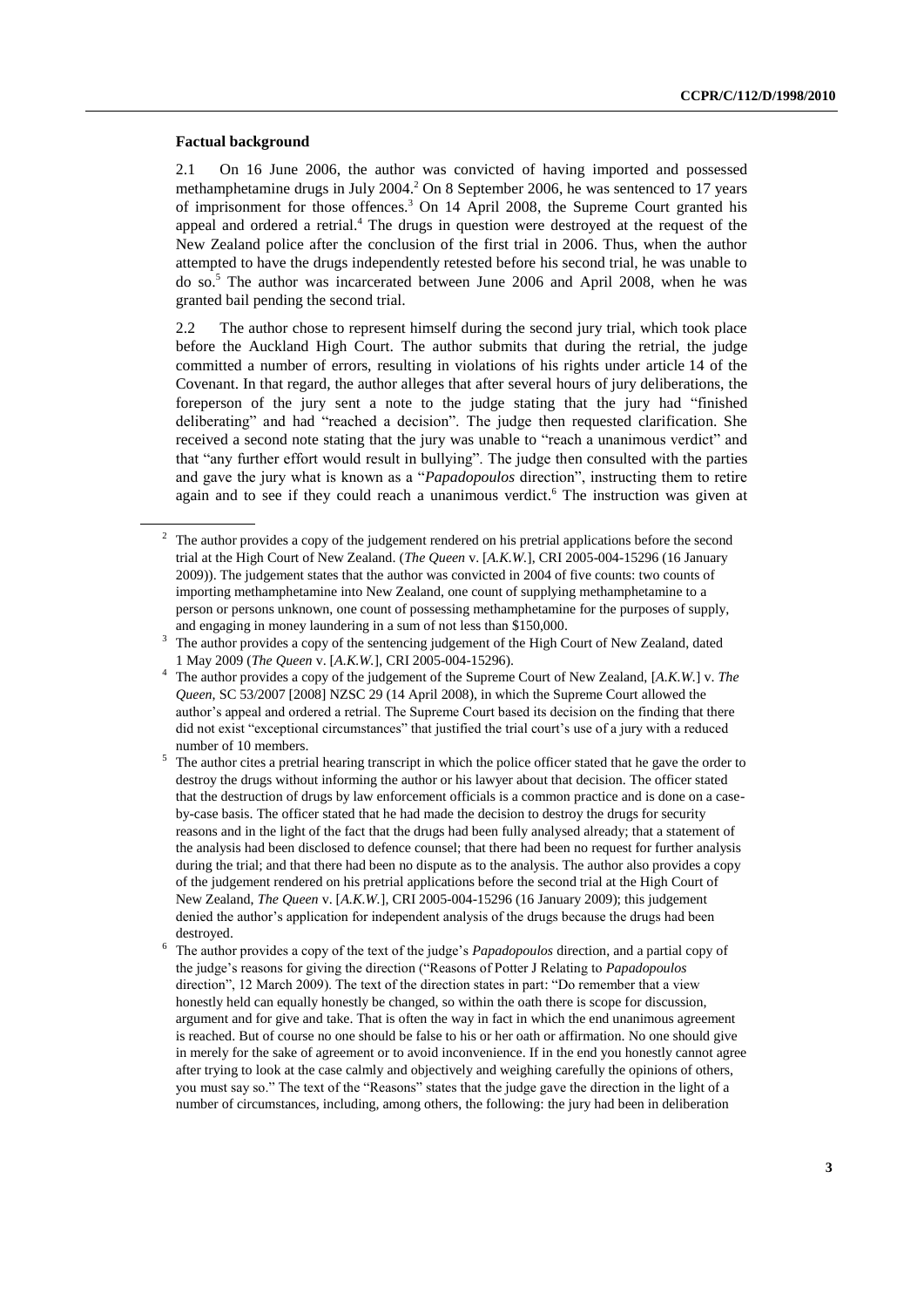2.25 p.m. and the jury came back with a guilty verdict at 3.20 pm. While the foreperson was delivering the verdict, she appeared distressed and started crying.<sup>7</sup> On 1 May 2009, the author was sentenced to 14 years and six months of imprisonment. When the author applied for permission to interview the jurors in order to obtain evidence of the bullying, he was denied permission by the appellate courts.<sup>8</sup>

2.3 The author appealed his conviction and sentence to the Court of Appeal, raising, inter alia, the fair trial issues summarized above.<sup>9</sup> The sole issue of substance addressed at appeal was whether the judge's conventional *Papadopoulos* direction resulted in an unsafe verdict by the deadlocked jury. The Court found that the judge was clearly correct to clarify the first communication (stating: "We have finished deliberating and reached a decision"), because it had not confirmed that the jury had reached verdicts. The Court noted that the decision to give a *Papadopoulos* direction was within the discretion of the trial judge, and that the Supreme Court had confirmed that a good deal of latitude was given to trial judges in the exercise of that discretion.<sup>10</sup> The Court found that the judge had correctly approached the decision.<sup>11</sup> It also observed that the note provided by the jury did not indicate that there had been bullying, but merely that the members of the jury were unable to agree at that time and that there was a risk of intimidation were they to continue.<sup>12</sup> In analysing the issue of

for a total of about seven hours, including a lunch break and two cigarette breaks; the jury had not been sequestered overnight; the jury was required to deliver verdicts on five charges covering two alleged importations of methamphetamine and a charge of money laundering; the prosecution's case was circumstantial and extremely detailed, featuring 19 witnesses; the jury was required to consider a source and disposition statement assessing unexplained income and financial data; and there were extensive documentary exhibits.

<sup>7</sup> The author provides an affidavit dated 30 March 2009 from Sai Law, the court interpreter during his retrial, who states that "[a] moment after the guilty verdicts were read, [the author's] mother began to break into a wail which could be heard throughout the courtroom. Right after that, I saw the jury forewoman, a Caucasian woman in her forties, begin to cry and dab at her eyes. She was visibly distressed."

<sup>8</sup> The author cites [*A.K.W.*] v. *Registrar of the Auckland High Court* [2008] 1 NZLR 849 (HC), para. 72. ("The application for access to the criminal file on the applicant's trial for the purpose of identifying the jurors who sat on his trial so they can be approached to explore the question of bias, due to the circumstances surrounding the discharge of juror X, is denied.")

The author provides a copy of the judgement dismissing his appeal against his conviction and sentence (Court of Appeal of New Zealand, *The Queen* v. [*A.K.W.*], CA190/2009 [2009] NZCA 440 (28 September 2009)). The appeal related to one charge of importing methamphetamine and another charge of possessing it for supply.

<sup>10</sup> On this point, the Court cited *Hookway* v. *The Queen* [2007] NZCA 567 and stated that the judge should have given a *Papadopoulos* direction for the jury to continue deliberating only if she was satisfied that there was no risk of an unsafe verdict in the circumstances.

<sup>&</sup>lt;sup>11</sup> The Court based this finding on the judge's reasons stated in paragraph 14 of the decision of 12 March. The reasons given by the judge were the following: the jury had been deliberating for seven hours but that was not a long period given the number of charges, the circumstances and extremely detailed nature of the Crown case, which included many documents, and the need to consider a source and dispositions statement which assessed the appellant's unexplained income over a period of six months; the jury had begun its deliberations at 12.45 p.m. on 10 March and had been sent home for the evening at 4.50 p.m. after a lunch break and two cigarette breaks; the first communication from the jury had been conveyed after just three hours of deliberations following their return at about 10 a.m. on 11 March; there had been no previous indication of problems with the jury; and finality was desirable because it was a retrial. (Court of Appeal of New Zealand, *The Queen* v. [*A.K.W.*], CA190/2009 [2009] NZCA 440 (28 September 2009)).

<sup>&</sup>lt;sup>12</sup> The Court analogized these circumstances to those in the *Hookway* case, in which the members of the jury were given a *Papadopoulos* direction after advising that they were split 50/50 on the charges and positions were "rock solid". In that case, the Court had accepted that the trial judge did not err by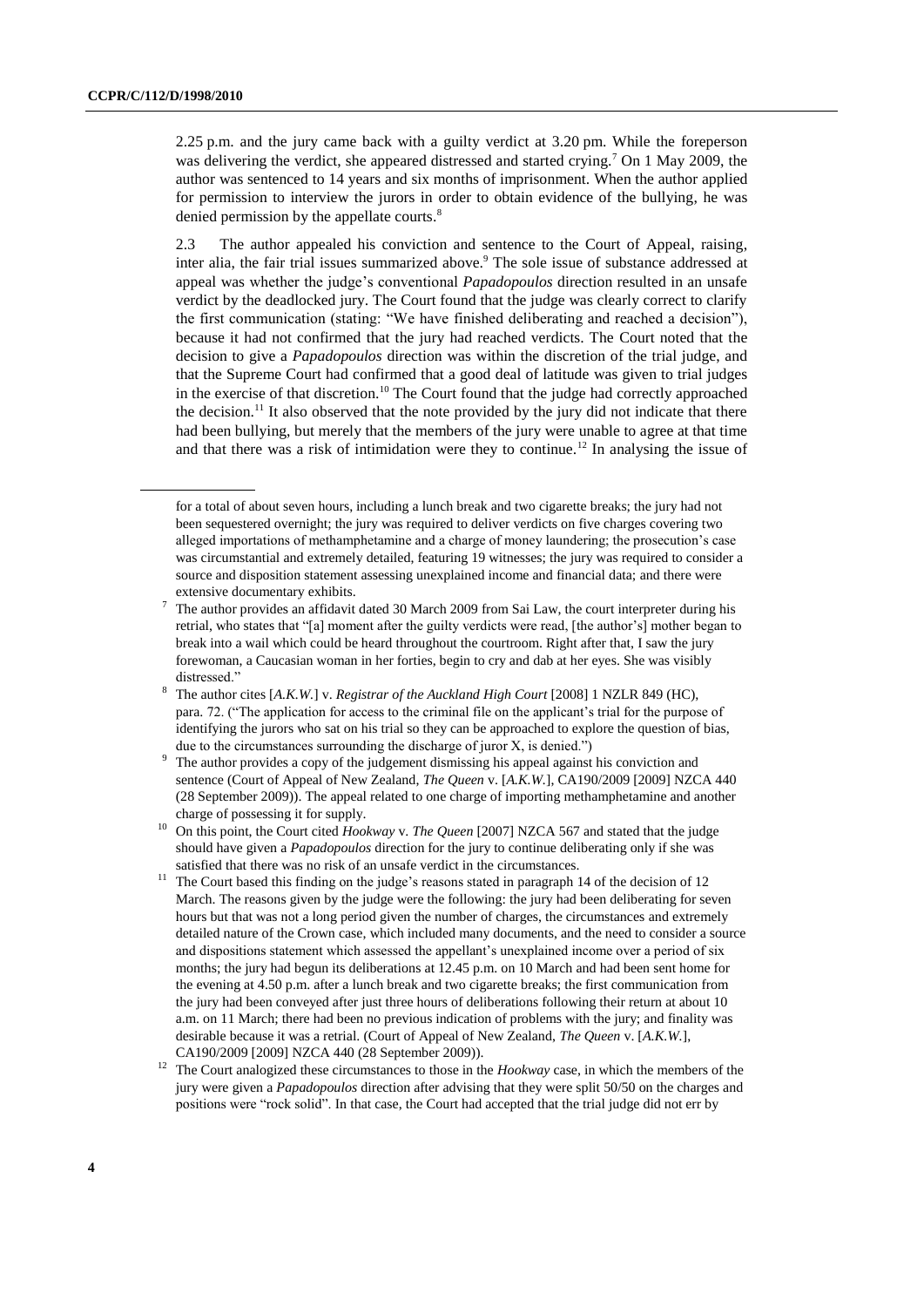whether the judge erred by failing to add to the conventional *Papadopoulos* direction by warning the jurors not to engage in bullying or intimidation of other jurors, the Court concluded that the judge had not erred in that respect, because she had made it clear that the direction was given in response to the jury communications, and she had cautioned that no juror should give in for the sake of agreement. The jury's communications did not indicate that problems had arisen within the jury, they had not been deliberating for long in the circumstances, they had not been sequestered overnight and jurors often become distressed when a verdict is delivered.<sup>13</sup> In this case, there was no evidence of dissent, and the only evidence of distress was that the wailing of the author's mother triggered the foreperson's tears after the verdicts were delivered; nothing that happened after the jury's two communications suggested that the jury's deliberations had gone awry.<sup>14</sup> The appeal was dismissed on 28 September 2009. The author further appealed the second instance decision to the Supreme Court of New Zealand, which dismissed his application for leave to appeal on 2 March 2010.<sup>15</sup>

#### **The complaint**

3.1 The author asserts that his right to a fair hearing, as set forth in article 14, paragraph 1, of the Covenant, was violated because of procedural errors committed by the judge presiding over his second trial.<sup>16</sup> The author submits that after receiving the first note, in which the jury stated that it had finished deliberating and had reached a decision, the judge should not have made further inquiries of the jury and should have instead brought the jury into open court to ask for its verdict, which would have resulted in a mistrial; that once the judge learned of the jury's "bullying" concerns, she should have immediately discharged the jury; that the judge failed to ask the jury for clarification as to what was

asking the jury to continue. (Court of Appeal of New Zealand, *The Queen* v. [*A.K.W.*], CA190/2009 [2009] NZCA 440 (28 September 2009)).

<sup>13</sup> The Court cited *The Queen* v. *Accused* (1996) 14 CRNZ 516, para. 522.

<sup>&</sup>lt;sup>14</sup> The Court further rejected the author's argument that the verdicts were inconsistent and may have reflected a compromise, and that the judge should have informed the members of the jury that the Court could accept verdicts on those counts upon which they could agree if they were having difficulty reaching unanimous verdicts. It stated that mere inconsistency is not sufficient to justify quashing a conviction and that the author did not meet his burden of explaining why no reasonable jury could arrive at the different verdicts, reasoning that the July counts were supported by direct evidence and the May counts depended on an inference. The Court also rejected the author's argument that the money laundering charge should not have been brought before the jury; it reasoned that the charge was properly joined in the indictment, since all of the counts were linked in time and circumstance, and that there was ample circumstantial evidence to support the charge. The Court further rejected the author's argument that the verdicts were unreasonable due to insufficient evidence; the court analysed the importation case against the author and found it circumstantial but cogent. The court also analysed and rejected the author's various other arguments relating to admissibility of evidence, the author's right to conduct his own defence and make a proper opening statement, and the sentence imposed by the judge. (Court of Appeal of New Zealand, *The Queen* v. [*A.K.W.*], CA190/2009 [2009] NZCA 440 (28 September 2009)).

<sup>&</sup>lt;sup>15</sup> The author provides a copy of his Notice of Application for Leave to Appeal, dated 16 October 2009, and a partial copy of the judgement of the Supreme Court of New Zealand denying the application for leave to appeal. ([*A.K.W.*] v. *The Queen*, SC 96/2009 [2010] NZSC 14 (2 March 2010)). The author does not provide the full version of the judgement, which considered the issue of whether, in circumstances where a jury note referred to the possibility of bullying if there were further deliberations, it was open to the judge to have given a *Papadopoulos* direction and whether the direction actually given was adequate to deal with that possibility.

<sup>16</sup> The author cites communications No. 1098/2002, *Guardiola Martínez* v. *Spain*, decision of inadmissibility adopted on 31 October 2006, para. 6.4, and No. 1376/2005, *Bandaranayake* v. *Sri Lanka*, Views adopted on 24 July 2008, para. 6.5.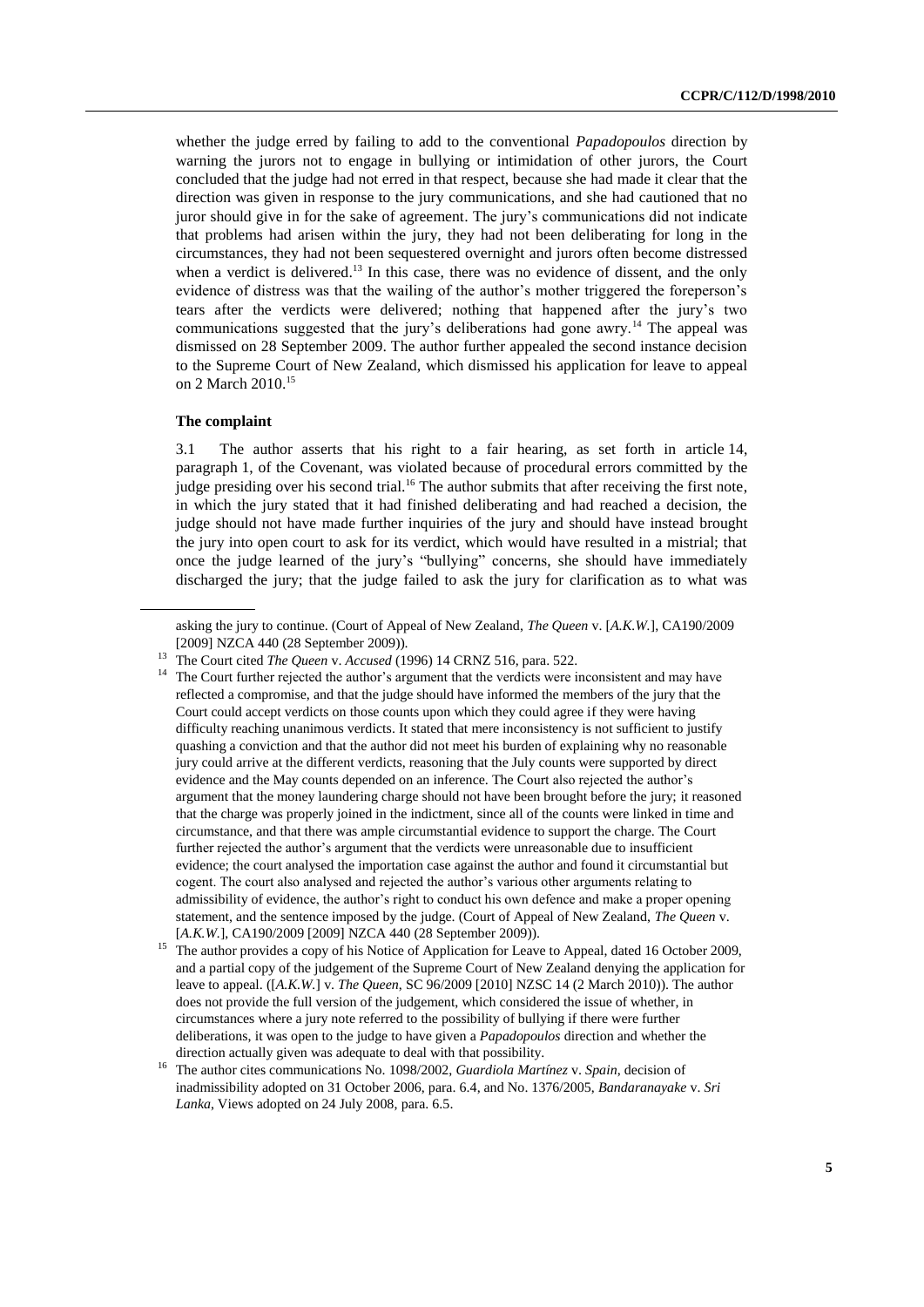meant by "bullying" and to ask whether it had already occurred; that the judge did not give the jury a direction that they could hold their vote; that she failed to ask the foreperson why she was distressed; and that she failed to poll the jury to ensure that the verdict was indeed unanimous and not coerced.<sup>17</sup> The author argues that the judge's oversight of procedural standards compromised his fundamental right to substantive justice.<sup>18</sup>

3.2 The author further asserts that his rights under article 14, paragraph 3 (b), of the Covenant were violated because he was denied adequate facilities for the preparation of his defence. Specifically, the author maintains that the methamphetamine drugs that he was convicted of possessing and importing were destroyed without a court order after the conclusion of his first trial in 2006, and that he was therefore unable to have the drug evidence independently retested before his second trial.<sup>19</sup> He submits that he was unable to mount a defence without access to the drug evidence, and suggests that the police could have kept a small sample of the drugs but failed to do so. The author further states that he provided evidence to the High Court of New Zealand that the shipment which he was convicted of importing and possessing was not a toxic substance.<sup>20</sup>

3.3 The author also submits that, in violation of article 2, paragraph 3, of the Covenant, the State party denied him a realistic prospect of obtaining an effective remedy, because the appellate courts denied him permission to interview the jurors in order to obtain evidence of the bullying, as jury members are protected by the secrecy of the legal system. The author's submission includes an audio recording of part of the author's 2009 hearing before the Court of Appeal, and a video recording of a focus group discussion conducted on behalf of the author, in which members of the public were asked to comment on the issues raised by the author in respect of the jury.

### **The State party's observations on admissibility and the merits of the communication**

4.1 In its observations dated 14 April 2011, the State party adds to the factual background of the communication, observing that the author's offending was serious, as he was convicted of importing approximately 8.9 kilograms of methamphetamine that was dissolved in liquid contained in lava lamps. The methamphetamine, a Class A illegal drug, had a total value, depending on the intended manner of sale, of between 2.5 million and 8.9 million New Zealand dollars.<sup>21</sup> The author received a sentence of 14 and a half years of imprisonment, with a parole ineligibility period of seven and a half years. The State party also notes that the author's conviction was confirmed by the Court of Appeal in September 2009, that an application for leave to pursue a further appeal was denied by the Supreme Court in March 2010, that a second application for leave made on other grounds after the filing of the present communication was denied in March 2011, and that the first trial in 2006 was set aside and a retrial was ordered because the first trial was wrongly allowed to continue after the withdrawal of two jurors. The domestic courts found that the trial judge,

<sup>&</sup>lt;sup>17</sup> These arguments are featured in the "Memorandum of Counsel's synopsis of submissions", dated 18 November 2009 and filed before the Supreme Court of New Zealand in support of the author's application for leave to appeal; the author provides a copy of that memorandum.

<sup>18</sup> The author cites communications No. 1514/2006, *Casanovas* v. *France*, Views adopted on 28 October 2008, para. 11.3, and No. 912/2000, *Deolall* v. *Guyana*, Views adopted on 1 November 2004, para. 5.2.

<sup>&</sup>lt;sup>19</sup> See para. 2.1 and footnote 5.<br> $\frac{20}{2}$  The outbor gites a report date

The author cites a report dated 7 June 2004, obtained from Guangzhou City Chemical Industry Research Institute.

<sup>&</sup>lt;sup>21</sup> At current exchange rates, 2.5 million–8.9 million New Zealand dollars is equivalent to about 2.2 million–7.8 million United States dollars.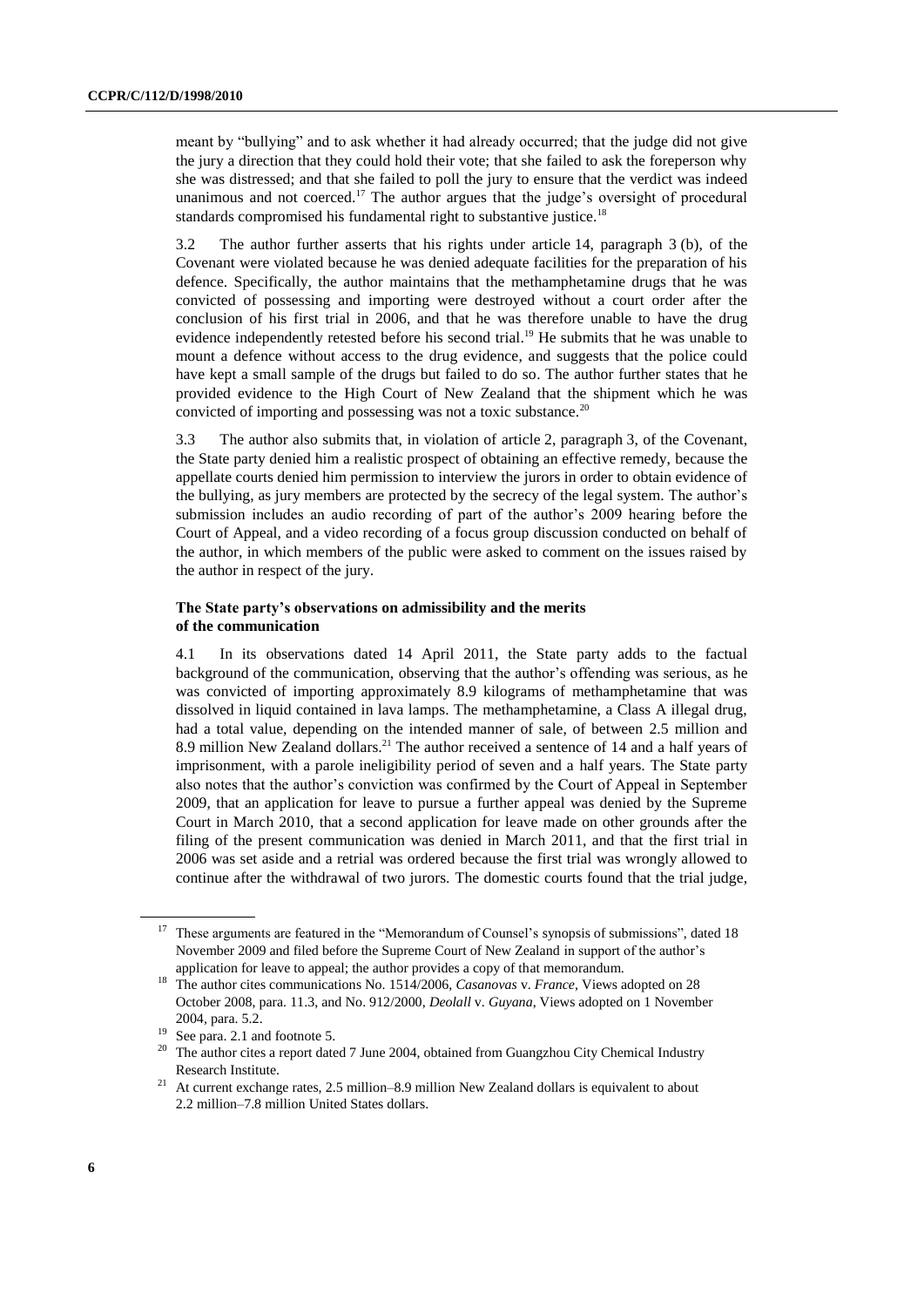consistent with New Zealand criminal procedure law and practice, considered a number of factors when deciding to give a *Papadopoulos* direction.<sup>22</sup> Concerning the crying by the jury foreperson, the Court of Appeal noted that jurors commonly become distressed when a verdict is delivered, and described the incident as follows: "The only evidence of distress is that the wailing of the appellant's mother triggered the foreperson's tears after the verdicts were delivered." The Supreme Court similarly commented that the tears were apparently induced by the author's mother's cries, and added that the foreperson's willingness to deliver the verdicts very much suggests that she was not a victim of bullying.<sup>23</sup>

4.2 The State party considers that the communication contains a number of factual errors. Concerning the author's assertion that the trial judge failed to make a contemporaneous record of what occurred, such a record was in fact reflected in the report issued in a timely manner by the trial judge on 14 September 2009 in response to an inquiry by the Court of Appeal.<sup>24</sup> Additionally, although the author asserts that the trial proceeded "without any drugs evidence" and that the seized methamphetamine was "the main" or "the only real piece of hard evidence", the charges against the author were pursued at both trials on the basis of expert analytical evidence as to the seized substance, while the methamphetamine itself was never introduced as evidence.<sup>25</sup> Although the author asserts that he provided proof that the shipment of drugs showed no toxicity, the certificate he provided at trial was not accepted by the jury. Although he asserts that the seized methamphetamine was destroyed without a lawful order, because the seized drugs were never used as evidence, they remained in the custody of the Customs Service and/or the Police and, for that reason, no court order was required to authorize its destruction following the trial. In spite of the author's assertion that the destruction was "flagrant", the drugs were destroyed for security reasons, as outlined in the trial judge's two rulings.<sup>26</sup>

4.3 The State party also considers that the author's claim under article 14, paragraph 1 of the Covenant, relating to the adequacy of the judge's *Papadopoulos* direction in response to the difficulties expressed by the jury, is inadmissible because it is insufficiently substantiated. The Committee does not revisit jury instructions or national court determinations absent arbitrariness or manifest injustice, neither of which is present in this

<sup>22</sup> The State party cites [*A.K.W.*] v. *The Queen,* [2010] NZSC 14 (2 March 2010), paras. 2–3; [*A.K.W.*] v. *The Queen*, [2009] NZCA 440 (28 September 2009), paras. 23–24.

<sup>&</sup>lt;sup>23</sup> The Supreme Court also found that there was no error with respect to the jury direction, because the jury note did not indicate that there had actually been intimidation of any juror; the language used by the judge was sufficient to reference the possibility of bullying; there was no sign of disagreement by any juror when the verdicts were delivered; and the tendered affidavits from the author's parents did not contradict the judge's observations of what occurred when the jury verdicts were given. ([*A.K.W.*] v. *The Queen,* [2010] NZSC 14 (2 March 2010), para. 3.)

<sup>&</sup>lt;sup>24</sup> The State party notes that the trial judge stated in the report: "The Foreperson confirmed the verdicts were unanimous. She delivered the verdicts without hesitation in a clear, firm voice. There was no indication of dissent from any member of the jury. I closely observed the jury while the Foreperson was delivering the verdicts on the five charges and as she confirmed that the verdicts were unanimous." (Citing *The Queen* v. [*A.K.W.*], CRI 2005-004-15296, Report of Potter J. (14 September 2009), para. 2).

<sup>25</sup> The State party cites *The Queen* v. [*A.K.W*], judgement on pretrial applications, CRI 2005-004-15296 (16 February 2009), paras. 25–27; and *The Queen* v. [*A.K.W.*], reasons on pretrial applications, CRI 2005-004-15296 (5 March 2009), para. 9, second subparagraph.

<sup>&</sup>lt;sup>26</sup> The State party cites the author's submission, in which the author's counsel states, "It really is in my submission inexcusable that my client can go to prison for almost 15 years with such flagrant destruction of the only real evidence that could have been used both against him, but also possibly by him for exoneration purposes."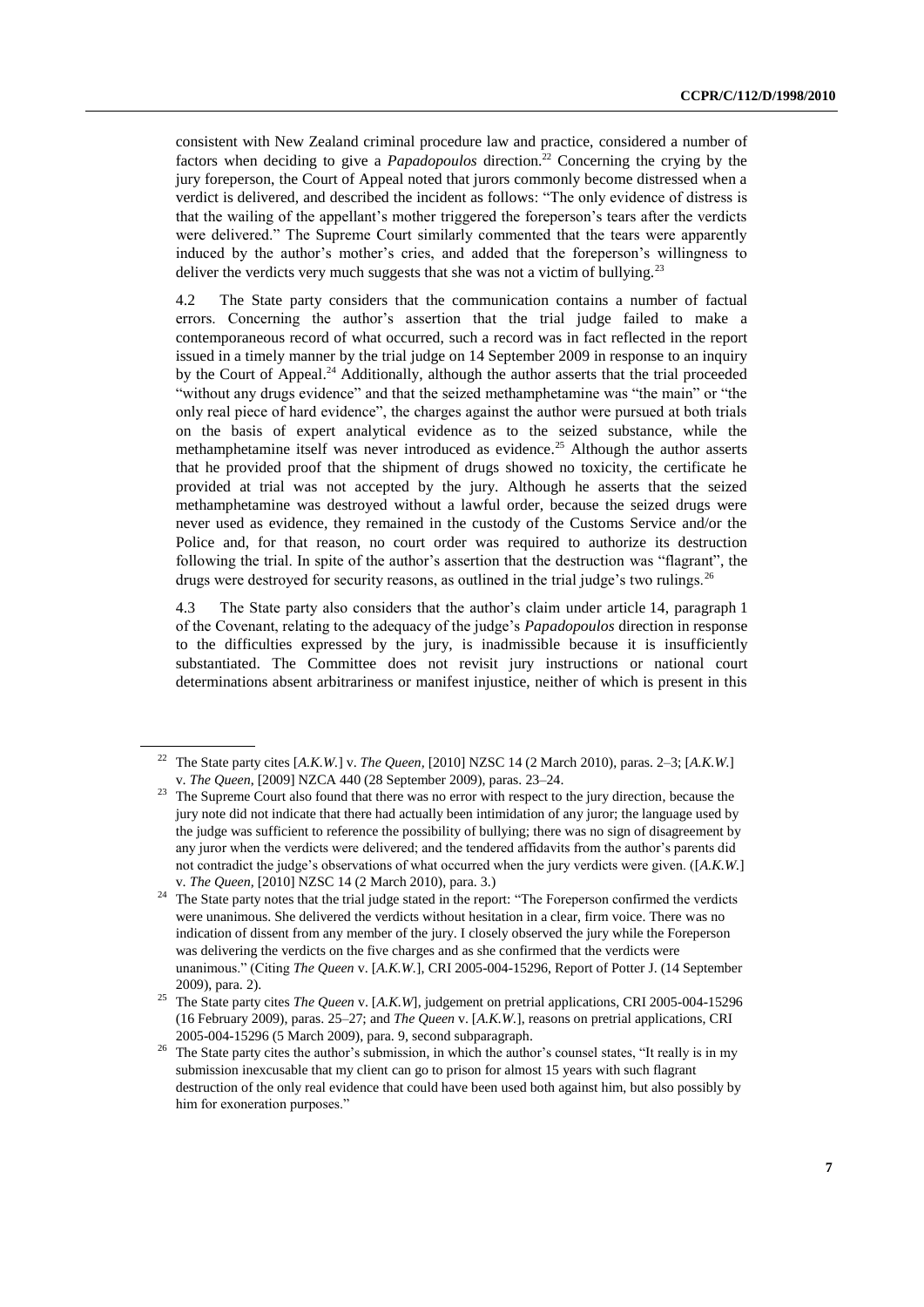case.<sup>27</sup> Moreover, the claim rests upon the author's factual claim that the jury had been subjected to or was at risk of bullying, and this contention was rejected by domestic courts without manifest injustice. The State party observes that the direction was upheld on appeal in accordance with domestic trial procedure, and that the communication advances no adequate basis on which the Committee ought to revisit questions of the application of domestic law.

4.4 The State party further considers that the author's claim under article 14, paragraph 3 (b), of the Covenant, concerning the alleged prejudice caused by his inability upon retrial to obtain an independent analysis of the seized drugs, is inadmissible for failure to exhaust domestic remedies. The State party argues that the author could have appealed this issue before domestic courts but did not do so. In his complaint, the author states that although he raised this appellate point, he did not "actively pursu[e] it, to preserve it for an eventual complaint to [the Committee]". The State party further considers that the claim is inadmissible for lack of substantiation. The claim rests on the contention that the seized substance was not in fact methamphetamine or that the author could not adequately pursue this point at trial, and this contention was rejected by domestic courts without manifest injustice.

4.5 On the merits, the State party considers that each of the author's three claims under article 14, paragraph 1, of the Covenant has no substance. Firstly, the author's allegation that the jury was subject to or was at risk of bullying was rejected by successive decisions of domestic courts, and the communication contains no sufficient basis on which to question those decisions. Secondly, the author's allegation that the trial judge erred by giving a formal *Papadopoulos* direction is unfounded, because domestic criminal procedure allows such a direction in appropriate circumstances, and the appellate courts determined that the circumstances were appropriately addressed by the formal direction. Finally, the author's allegation that the confidentiality of jury deliberations prevents him from establishing that bullying occurred has no merit, because jury confidentiality is an essential element of the jury trial system and has been repeatedly upheld as consistent with fair trial rights by the European Court of Human Rights;<sup>28</sup> the New Zealand courts can in appropriate but exceptional circumstances inquire into jury deliberations, $29$  but such circumstances were not present in this case.

4.6 The State party also considers that the author's claim under article 14, paragraph 3, of the Covenant has no merit because New Zealand criminal procedure law makes robust provision for instances in which evidence sought by the defence is unavailable. Specifically, and consistently with the Committee's approach, New Zealand criminal procedure law provides for the assessment of whether there is unacceptable prejudice to the defence and, if so, provides that prosecutions can be stayed if necessary. In this instance, the trial judge determined, in accordance with the law, that the defence was not prejudiced and could properly advance the contention that the seized substance was not methamphetamine at trial.<sup>30</sup> The author was able to challenge that analytical evidence, and

<sup>&</sup>lt;sup>27</sup> The State party cites the Committee's general comment No. 32 (2007) on the right to equality before courts and tribunals and to a fair trial, and communication No. 1758/2008, *Jessop* v. *New Zealand*, Views adopted on 29 March 2011, para. 7.11.

<sup>28</sup> The State party cites European Court of Human Rights, *Gregory* v. *United Kingdom*, Application No. 22299/93, judgement of 25 February 1997, para. 44, recently endorsed in *Szypusz* v. *United Kingdom*, Application No. 8400/07, judgement of 21 September 2010, para. 80.

<sup>29</sup> The State party cites *The Queen* v. *Papadopoulos* (No. 2) [1979] 1 NZLR 729, n. 9, 627; *The Queen*  v. *Fernando* [2007] NZCA 485, para. 80.

<sup>&</sup>lt;sup>30</sup> The reasons of the judge on the author's pretrial application describe the evidence presented to the jury and used to convict the author of importation and possession of the drug for supply. The evidence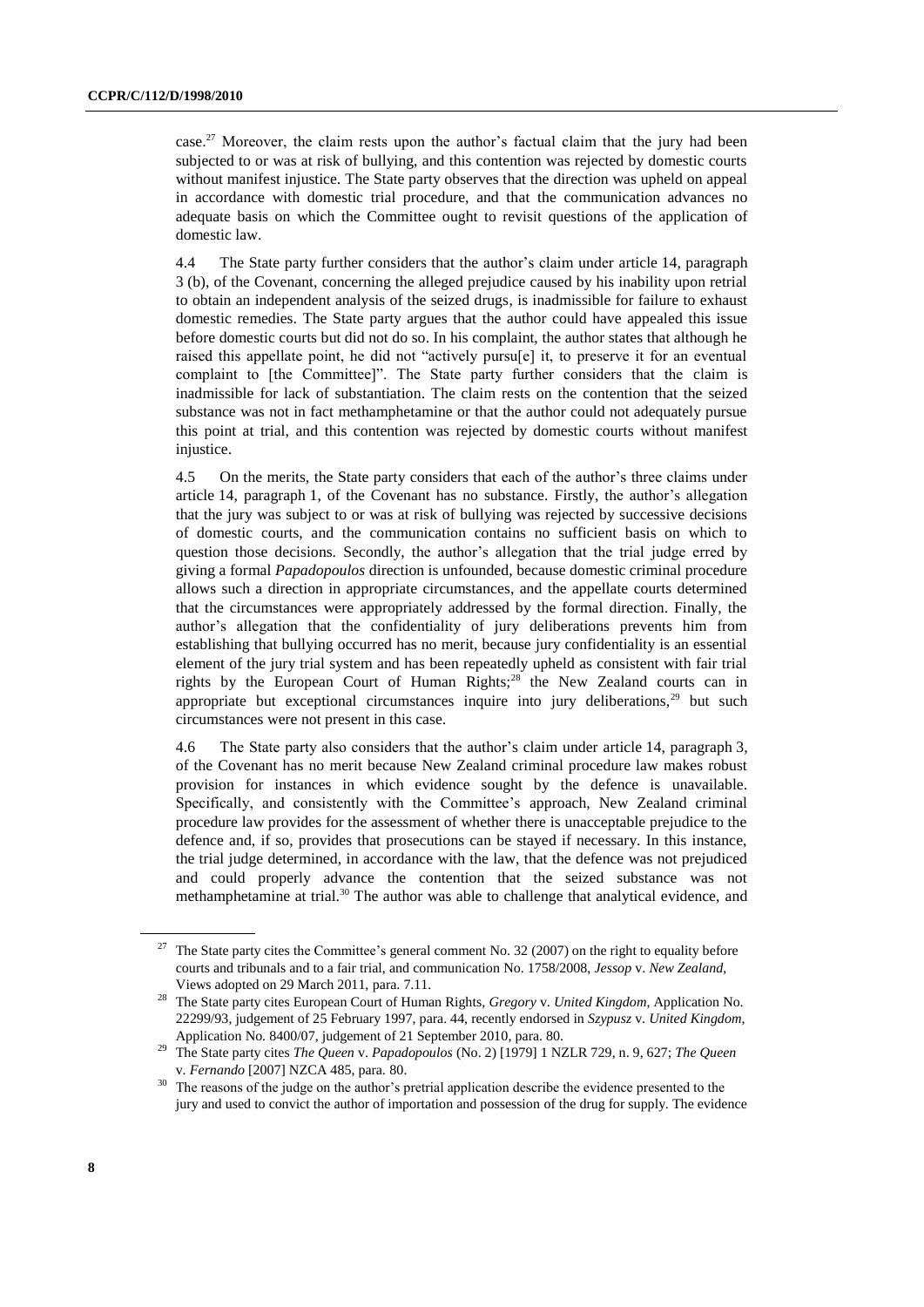he did so, but without success.<sup>31</sup> The author was also able to appeal the trial judge's determinations, but he did not do so.

4.7 Concerning the author's claim that an effective remedy is warranted under article 2, paragraph 3, of the Covenant, the State party considers that the author contradicts himself on this issue. Specifically, the author states that he seeks a retrial, and yet simultaneously states he should not be subjected to further retrial.<sup>32</sup> The State party further considers that it would not be appropriate to release the author without the possibility of retrial, because he has been convicted by a trial jury of a grave offence, and the conviction has been upheld twice on appeal. The State party also notes that the communication raises no issue of undue delay, and infers that this is due to what the submission describes as a "myriad of interlocutory and related proceedings", as well as repeated appeals.

4.8 Regarding the audio recording submitted by the author, the State party notes that the appropriate permission was not sought or obtained, and that the recording was therefore not authorized and has no official or authoritative character. Regarding the video recording of the focus group, the State party notes that the author's counsel sought to adduce the recording before the Supreme Court, which commented that it had "no probative value" and that it was "a completely artificial exercise divorced from the evidence and circumstances of the trial". 33

#### **The author's comments on the State party's submission**

5.1 By submission dated 28 June 2011, the author repeated his assertions that the trial judge's failure to conduct a diligent investigation as to whether the jury was deciding the case according to facts in evidence and nothing else constituted a breach of his rights under article 14, paragraph 1, of the Covenant.<sup>34</sup> The author stresses that the judge gave a template *Papadopoulos* direction that did not properly address the issue of bullying that was made clear by the jury's second note. He maintains that the jury foreperson was "clearly distressed" during the reading of the verdicts.

includes an analysis of the liquids that were sent to "ESR" (undefined) by New Zealand Customs following interception of the 2004 drug shipment at Auckland International Airport. The analysis stated that all the liquids contained methamphetamine, and that the content was equivalent to 8.9 kilograms of methamphetamine hydrochloride with a purity between 43 and 48 per cent ("Reasons of Potter J on pre-trial applications", *The Queen* v. [*A.K.W.*], CRI 2005-004-15296 (17 February 2009)).

<sup>&</sup>lt;sup>31</sup> The reasons of the judge reject the author's application for exclusion of the drug evidence due to prejudice. The judge reasoned that the drugs were no longer available for testing because the police had destroyed them through a routine decision against the background that at no point had any request been made by the defence for access to the drugs, and that the author had never sought a peer review of the analysis and processes undertaken by ESR, which had supplied the drug analysis used by the prosecution. The judge further considered the evidence provided by the author, namely, the laboratory test report from Guangzhou City Chemical Industry Research Instituted dated 7 June 2004, stating that the "lamp" contained a "general product" that did not belong to category 6 toxic substances. The judge concluded that the report was of little probative worth, because no details of the single lamp were given, and was dated about one month before the date of importation of the cartons into New Zealand. ("Reasons of Potter J for Rulings dated 25 February 2009), *The Queen* v. [*A.K.W.*], CRI 2005-004-15296 (5 March 2009)).

<sup>32</sup> The State party cites paras. 31 and 88 of the submission.

<sup>33</sup> The State party cites [*A.K.W.*] v. *The Queen* [2010] NZSC 14, 2 March 2010, para. 5.

<sup>34</sup> The author cites communications No. 811/1998, *Mulai* v. *Guyana*, Views adopted on 20 July 2004, para. 6.1 and No. 912/2000, *Deolall* v. *Guyana*, Views adopted on 1 November 2004; and Committee on the Elimination of Racial Discrimination communication No. 3/1991, *Narrainen* v. *Norway*, opinion adopted on 15 March 1994, para. 9.3.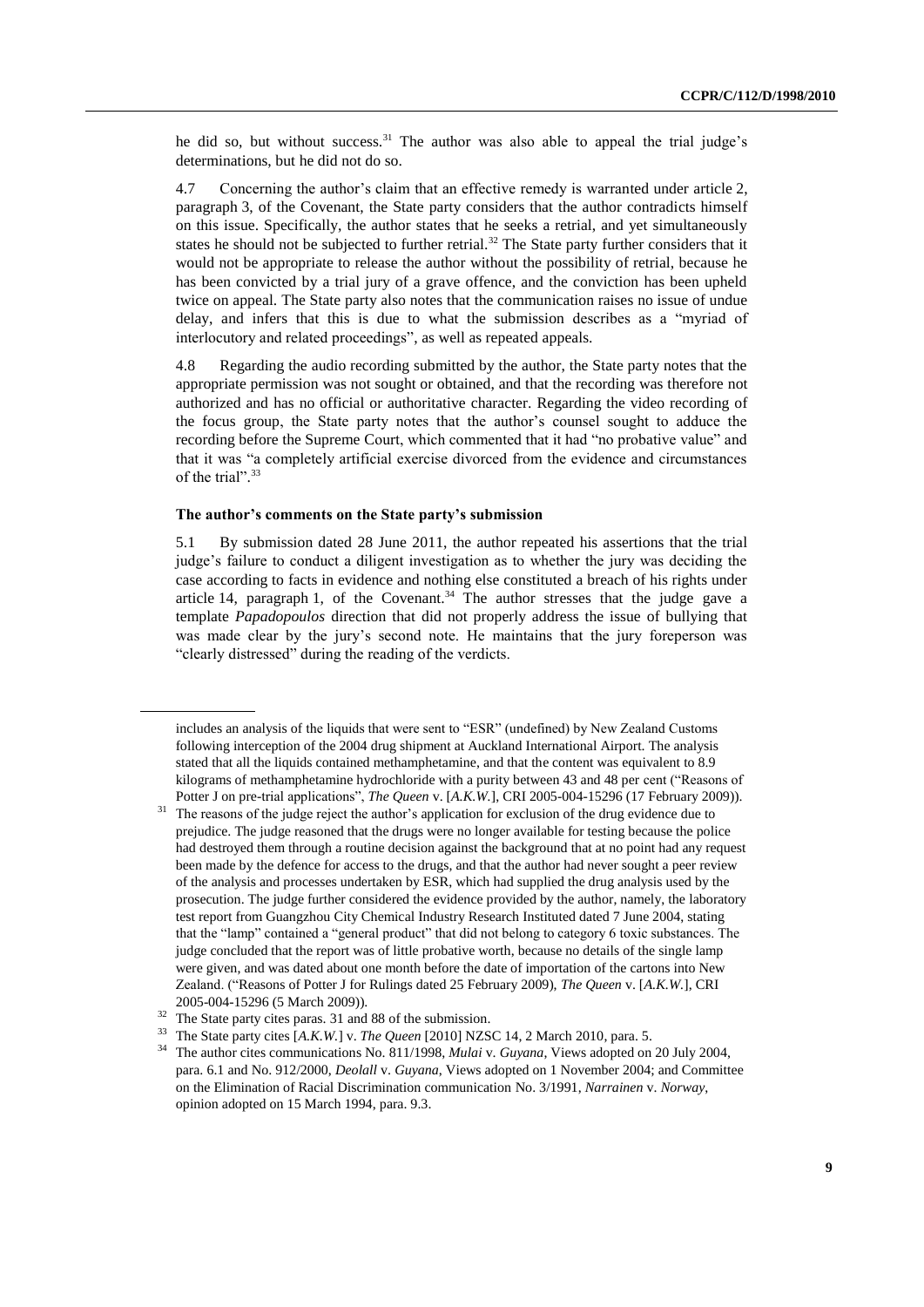5.2 Regarding his claim under article 14, paragraph 3 (b), of the Covenant, the author argues that he was denied equality of arms due to his inability to have the drug evidence tested. He further submits that the State party's courts unfairly placed the burden of proof on him to show evidence that the seized substance was not methamphetamine, and that he was therefore placed in an "extraordinary dilemma" because the drug evidence had been destroyed.<sup>35</sup> The author acknowledges that the toxicity report he presented was not accepted by the trial jury, but asserts that this rejection was due to the fact that he was not permitted to present his own evidence as to the seized substance. The author further submits that the State party does not cite any legal authority in support of its observation that it is entitled to destroy property such as the drug evidence without a legal order. Regarding the State party's observation that the drugs were destroyed for security reasons, the author maintains that he had an appeal pending when the drugs were destroyed, that the drugs were destroyed about two years after they were seized and were therefore "secure enough for a couple of years", and that it would have sufficed to keep only a minute sample for independent testing.

5.3 The author maintains that the communication is admissible because he does not dispute the substantive trial issues but instead seeks redress for procedural defects that amounted to a denial of the fair trial process to which he was entitled. In the alternative, the author submits that the circumstances of the trial judge's direction are exceptional and warrant close scrutiny by the Committee. The author also maintains that he exhausted domestic remedies with regard to the drug destruction issue because he unsuccessfully raised it in the trial court, during the 2009 Supreme Court appeal and again in 2010 before the Supreme Court.

#### **Further comments by the author**

6.1 In a submission dated 22 December 2011, the author introduced additional claims under articles 14, paragraph 3, and 2, paragraph 3. In that regard, the author argues that he is originally from China and his native tongue is the Cantonese dialect. He is not fluent in the English language, has only an intermediate level of education, and is a non-professional individual with no legal training. During his retrial in 2009, he had no counsel to represent him and because of his lack of English abilities, he had an interpreter appointed for him by the Court. However, his interpreter did not interpret the opening statement and closing submissions from the prosecution, the judge's summation to the jury and some of the witness testimony and judicial rulings. The only real interpretation was done when there were direct communications with him, and even when there was interpretation it was often in a whisper and was not "contemporaneous". His attempts to communicate with the amicus curiae appointed by the Court were also not properly interpreted, and he was not provided with "transliterated" copies of the written evidence against him. The author also encountered the following procedural obstacles: the trial judge repeatedly refused to release to him a copy of the audio recording of his trial; his appeal to the Supreme Court was dismissed in 2011 with an intimation that he may have to revert to the Court of Appeal; and the Court of Appeal originally refused to accept his further appeal paperwork for filing, and it was only through the insistence of counsel that he was able to file the new papers. When the Court of Appeal did finally allow access to the audio recording in early 2011, it was only on the basis that counsel and an expert could attend the trial.

6.2 The author further argues that the Court of Appeal initially questioned why the author needed an interpreter at his further appeal hearing, and did not provide him one, requiring him to pay for his own interpreter (and because the Minute was not timely

<sup>&</sup>lt;sup>35</sup> The author cites section 31 of the Misuse of Drugs Act 1975 of New Zealand.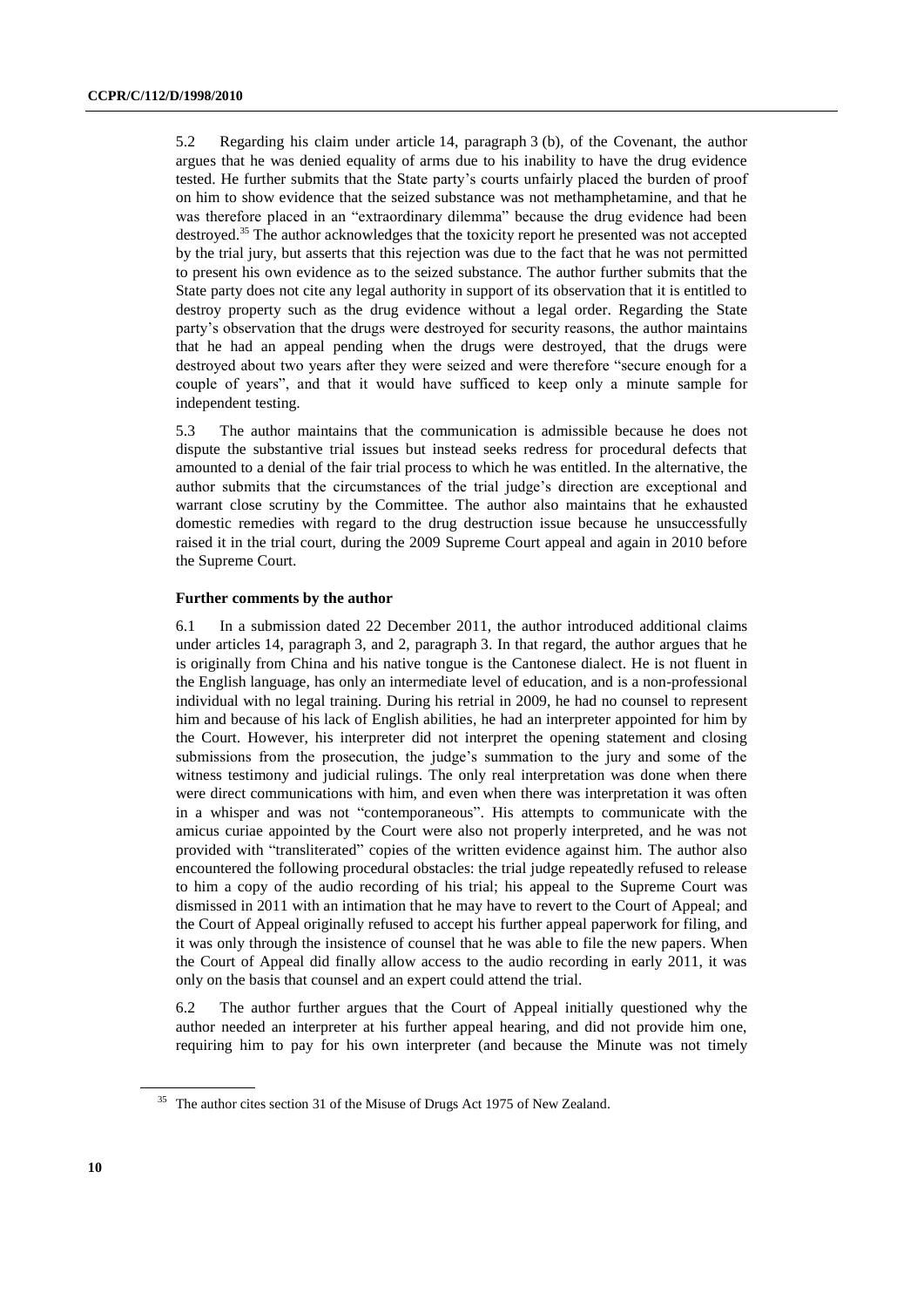provided to the author, he was unable to obtain his own interpreter).<sup>36</sup> The Court of Appeal dismissed his appeal on the merits, even though the only hearing held was a jurisdiction hearing. The author alleges that he was unable to present evidence on the merits, and that the Supreme Court Registry refused to accept his paperwork for filing a final appeal. In the light of the foregoing facts, the author submits that the State party's courts grossly abused his rights, because he was denied the high standard of interpretation to which he was entitled during his retrial; $37$  the courts refused to give him a hearing on the merits and instead frustrated his efforts at both the trial and appellate levels; he was not informed of the nature and the cause of the charge against him in a language which he understood; he was unable to present a defence because he was acting *pro se* and did not understand the key issues in the trial due to the poor interpretation; he was in essence denied the right to counsel because he was his own lawyer and was denied suitable interpretation; and he was denied the right to face his accusers because he was unable to understand what they were saying.

6.3 Regarding the exhaustion of domestic remedies, the author states that he did not in his 2009 and 2010 appeals raise any issue related to the quality of interpretation at his retrial because he only became aware of this as a potential appellate issue after those appeals had closed. He then sought leave to further appeal to the Supreme Court, but in early 2011, this was declined with the intimation that the Court of Appeal might be the proper avenue to seek to further appeal. After the Court of Appeal Registry initially refused to accept his paperwork for filing, he was finally given a hearing on an application for a further appeal, but this was declined in November 2011. His appeal of this decision was not accepted by the Supreme Court Registry.

#### **The State party's further observations on admissibility**

7.1 On 13 April 2012, the State party submitted further observations on the admissibility and merits of the communication. With regard to the author's new claims (in the submission dated 22 December 2011) relating to the adequacy of interpretation provided during his retrial, the State party notes that this point was not raised in the initial communication or in the author's earlier appeals in the New Zealand appellate courts prior to mid-2010. The State party considers that the point was raised before the Court of Appeal and was thoroughly considered, and is inadmissible under articles 2 and/or 3 of the Optional Protocol due to the absence of any substantiated suggestion of arbitrariness, manifest error, denial of justice or partiality. Specifically, the State party cites the Court of Appeal decision stating that "Mr. [W.] has not pointed to any aspect of the conduct of the defence that was affected by any of the alleged failings on the part of [the interpreter.] In particular, he does not say that he did not understand what the Crown case against him was."<sup>38</sup> The State party also cites the portion of the decision relating to the assessment made by the amicus curiae barrister appointed to assist A.K.W.: "From his closing address it is clear that Mr. [W.] understood that the case against him was circumstantial and that the Crown had asked the jury to draw certain inferences on the basis of particular facts. Mr. [W.] pointed out the dangers of drawing inferences and challenged the inferences that the Crown had asked the jury to draw. In doing so, he referred to the various counts against

<sup>&</sup>lt;sup>36</sup> The author does not further clarify this assertion.

<sup>37</sup> The author cites *Abdula* v. *The Queen*, SC 80/2010 [2011] NZSC 130, judgement of 25 March 2011, paras. 22–39.

<sup>&</sup>lt;sup>38</sup> The State party cites *The Queen* v. [A.K.W.] [2009] NZCA 440, para. 26. It appears the State party intended to cite *The Queen* v. [*A.K.W*.], CA227/2011, [2011] NZCA 563.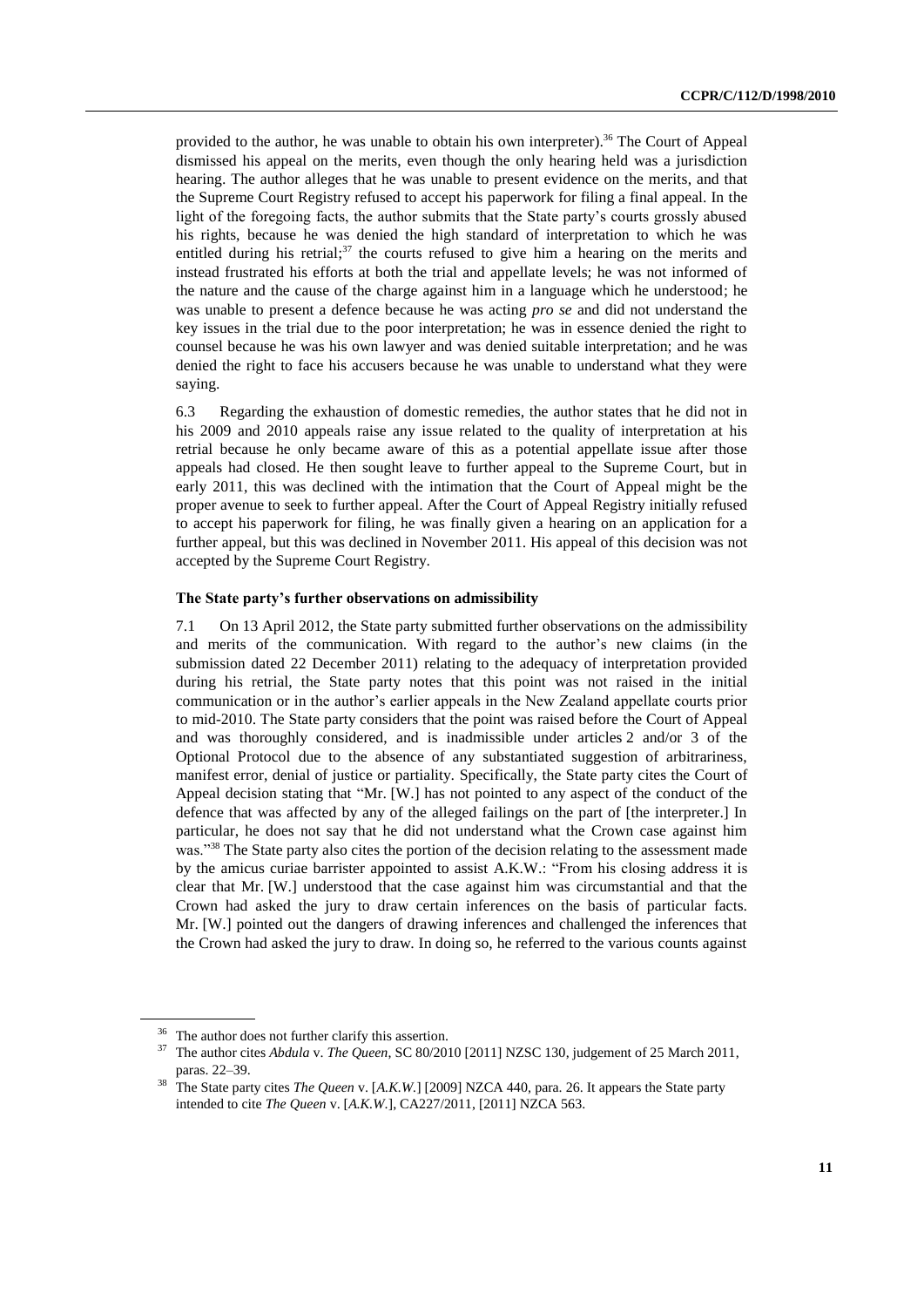him, to particular submissions made by the Crown, to specific evidence, including exhibits, and asked why the police had not investigated further."<sup>39</sup>

7.2 The State party also quotes the decision recording the view of the trial judge, who instructed the jury as follows: "In this case Mr. [W.] has been assisted by an interpreter because English is not his first language. It is very important that the accused be able easily to follow the proceedings and the evidence given in court. You must not draw any inference adverse to Mr. [W.] because of the use of the interpreter. However, sometimes something can be lost in translation even when, as here, we have had the benefit of an excellent interpreter in Ms. Law. … You will need to make allowance for the fact that Mr. [W.] throughout the trial asked questions in cross-examination through the interpreter and that he made his opening statement and closing address to you through the interpreter."<sup>40</sup> Finally, the State party considers that the decision indicates that the author had no concern about the quality of the interpretation, quoting the following excerpt: "Mr. [W.] has had considerable experience with interpreters in the criminal justice context. In particular, he was assisted by an interpreter in relation to his retrial from at least October 2008 and Ms. Law had been interpreting for him from at least 20 February 2009 (and perhaps earlier, the record is unclear). If he considered that he did not understand what was happening at any particular point, or that significant parts of the trial were not being translated for him so that he could not follow what was happening, we would have expected Mr. [W.] to have raised his concerns with Ms. Law and, if he did not receive a satisfactory response from her, with [the amicus curiae] or the Court. … He did not raise then any deficiencies in her interpretation at trial. We do not accept Mr. [W.'s] explanation that he did not understand his rights in relation to an interpreter at that stage, given his experience of the criminal justice system and his confidence that he could represent himself both before and during the trial despite his language difficulties."<sup>41</sup> The State party considers that domestic law robustly provides for the right to an interpreter, and that the Court of Appeal decision fully considered that this right was not denied to the author. $42$ 

<sup>39</sup> The State party cites *The Queen* v. [*A.K.W*.] [2009] NZCA 440, paras. 27-28. It appears the State party intended to cite *The Queen* v. [*A.K.W*.] CA227/2011 [2011] NZCA 563, para. 27.

<sup>40</sup> The State party cites *The Queen* v. [*A.K.W*.] [2009] NZCA 440, para. 30. It appears the State party intended to cite *The Queen* v. [*A.K.W*.] [2011] NZCA 563, para. 30.

<sup>41</sup> The State party cites *The Queen* v. [*A.K.W*.] [2009] NZCA 440, para. 29. It appears the State party intended to cite *The Queen* v. [*A.K.W.*] [2011] NZCA 563, para. 29. In the decision, the Court of Appeal further bases its conclusion regarding the author's argument that he was denied the right to an effective interpreter on the following observations. At his first trial, the author had been provided with the assistance of an interpreter and had been represented by counsel; thus, although he was a layperson, he was not a novice as far as the trial process was concerned. Moreover, the author's conduct during the retrial indicated that he had a reasonable grasp of the relevant processes and concepts and was able to look after his own interests. For example, when the judge dealt with the question of bail on 6 August 2008, he was not aware of a minute issued by the Court on 16 July 2008, and the author drew the Court's minute to the judge's attention by letter dated 7 August 2008. Also, he sought and was granted leave to have a McKenzie friend and made numerous applications as to the admissibility of evidence, and he made a further application to adjourn the trial so that he could appeal adverse pretrial rulings. He requested a copy of the transcript of the evidence in his first trial, and according to his affidavit, this was used to assist him in his cross-examination of the prosecution's witnesses. Further, the court transcripts indicate that the author was well aware of what was happening: for example, when the prosecution attempted to produce a hearsay statement from an unavailable witness, the author asked why the prosecution was permitted to use a hearsay statement while he had not been allowed to use his father's evidence during his first trial (the judge explained the position to him). The Court concluded that the author had not demonstrated the "exceptional circumstances" required to reopen the trial court decision.

<sup>&</sup>lt;sup>42</sup> The State party cites sections  $24$  (g) and  $25$  (a) of the New Zealand Bill of Rights Act 1990.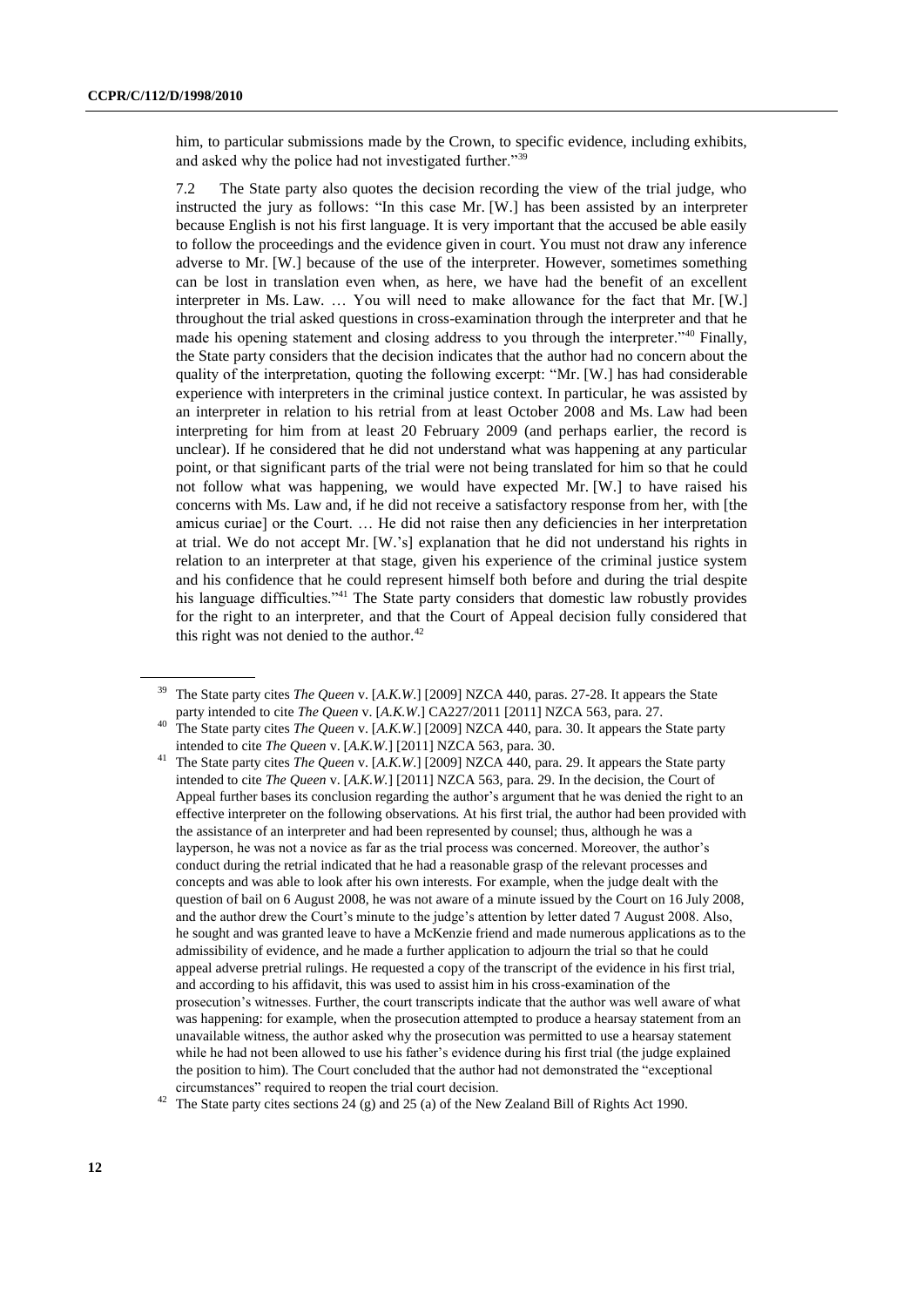7.3 The State party considers that the author's new claims raised in his submission dated 22 December 2011 are inadmissible as manifestly ill-founded and/or incompatible with the Covenant, because they seek to reopen specific factual findings of the New Zealand Court of Appeal.<sup>43</sup> The State party further considers that these claims are an abuse of the right of submission, as they were not raised in the communication only because the author had not thought to do so.<sup>44</sup>

### **Further comments by the author**

8. By submissions dated 27 December 2012 and 22 March 2013, the author submitted new information concerning his application for a prerogative of mercy, which was denied by the Ministry of Justice on 20 December  $2012<sup>45</sup>$  The author asserts that no reasons were provided for the decision, and that he is unable to obtain justice in New Zealand.

#### **Issues and proceedings before the Committee**

#### *Consideration of admissibility*

9.1 Before considering any claim contained in a communication, the Human Rights Committee must decide, in accordance with rule 93 of its rules of procedure, whether the communication is admissible under the Optional Protocol to the Covenant.

9.2 The Committee notes, as required by article 5, paragraph 2 (a), of the Optional Protocol, that the same matter is not being examined under any other procedure of international investigation or settlement.

9.3 The Committee notes the author's arguments that the State party violated his rights under article 14, paragraphs 1, 3 and 5, of the Covenant (a) because the judge presiding over his retrial committed a number of procedural errors relating to the *Papadopoulos* direction she gave to the jury; (b) because the State party, by destroying the drug evidence that was the basis for his conviction while he had a pending appeal of his conviction and sentence, denied him the possibility to have the evidence independently tested; (c) because the State party provided ineffective interpretation services to him during criminal proceedings; and (d) because he was denied the right to appeal his conviction. The Committee takes the view that these allegations relate essentially to the evaluation of the facts and the evidence carried out by the New Zealand courts, and to the application of domestic legislation. The Committee recalls that it has repeatedly held that it is not a final instance competent to re-evaluate findings of fact or the application of domestic legislation, unless it can be ascertained that the proceedings before the domestic courts were arbitrary or amounted to a denial of justice.<sup>46</sup> In the present case, the Committee considers that the author has failed to substantiate, for purposes of admissibility, that the conduct of the

<sup>&</sup>lt;sup>43</sup> The State party cites general comment No. 32 and *Jessop* v. *New Zealand*, para. 7.11.<br><sup>44</sup> The State party sites assumption No. 059/2000, *Japaining Cample* decision of in-

<sup>44</sup> The State party cites communication No. 958/2000, *Jazairi* v. *Canada*, decision of inadmissibility adopted on 26 October 2004, para. 7.2.

The copy of the decision on the application for the royal prerogative of mercy states that the recourse is an exceptional power typically exercised in cases where fresh and significant evidence becomes available, and does not operate as a further right of appeal or an opportunity to repeat arguments or re-examine evidence already considered by the courts.

<sup>46</sup> See communications No. 541/1993, *Simms* v. *Jamaica*, decision of inadmissibility adopted on 3 April 1995, para. 6.2; No. 1138/2002, *Arenz et al.* v. *Germany*, decision of inadmissibility adopted on 24 March 2004, para. 8.6; No. 917/2000, *Arutyunyan* v. *Uzbekistan*, Views adopted on 29 March 2004, para. 5.7; and No. 1528/2006, *Fernández Murcia* v. *Spain*, decision of inadmissibility adopted on 1 April 2008, para. 4.3.